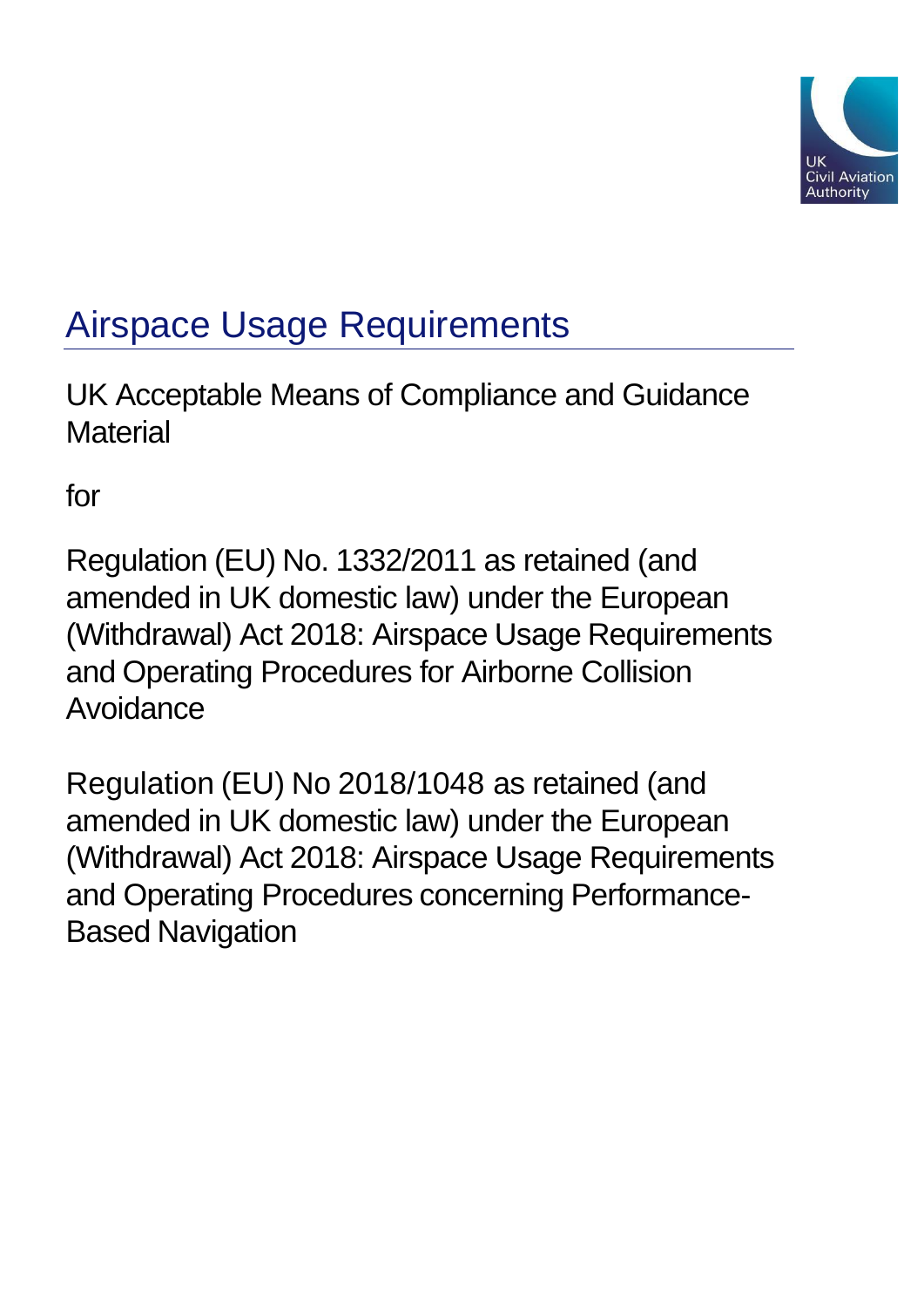# **LIST OF REVISIONS**

<span id="page-1-0"></span>

| <b>Published</b> | Reason For revision                                                                                                |
|------------------|--------------------------------------------------------------------------------------------------------------------|
| January 2021     | UK AMC and GM (form of EASA and GM Current and applicable on 31<br>December 2020, adopted by CAA on 1 January 2021 |
|                  | GM1 AUR.PBN.2005 (1) & (3) deleted as relate to EGNOS and SBAS<br>neither of which now apply to the UK             |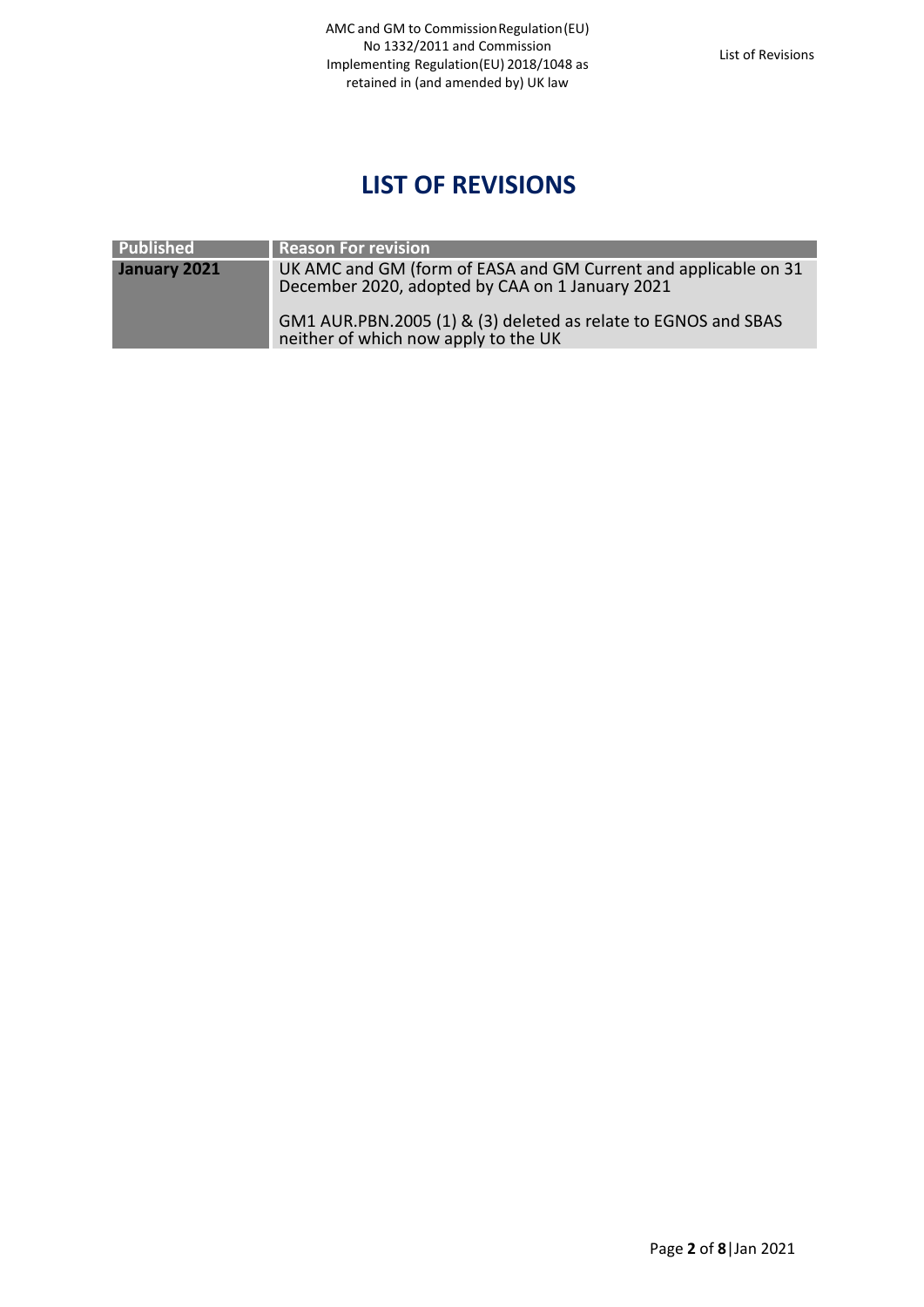# **Note from the editor**

<span id="page-2-0"></span>This document contains acceptable means of compliance and guidance material adopted by the UK CAA. The reference number indicates the Article or paragraph in the corresponding Regulation which it relates to.

All references to Regulations are to the UK law bearing that title or number, being EU retained law as retained (and amended by UK domestic law) pursuant to the European Union (Withdrawal) Act 2018.

**Acceptable means of compliance**

**Guidance material**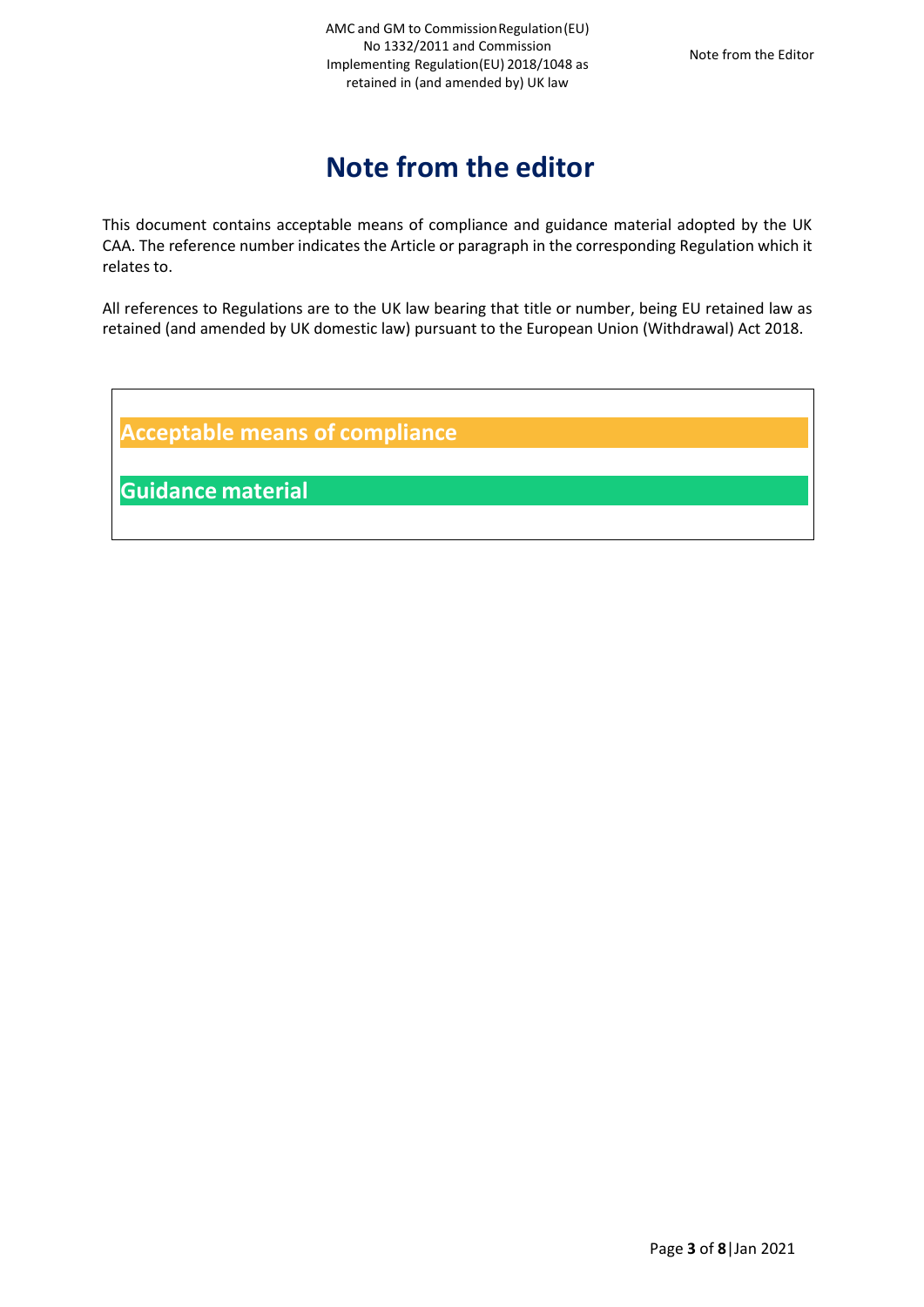# **Table of contents**

<span id="page-3-0"></span>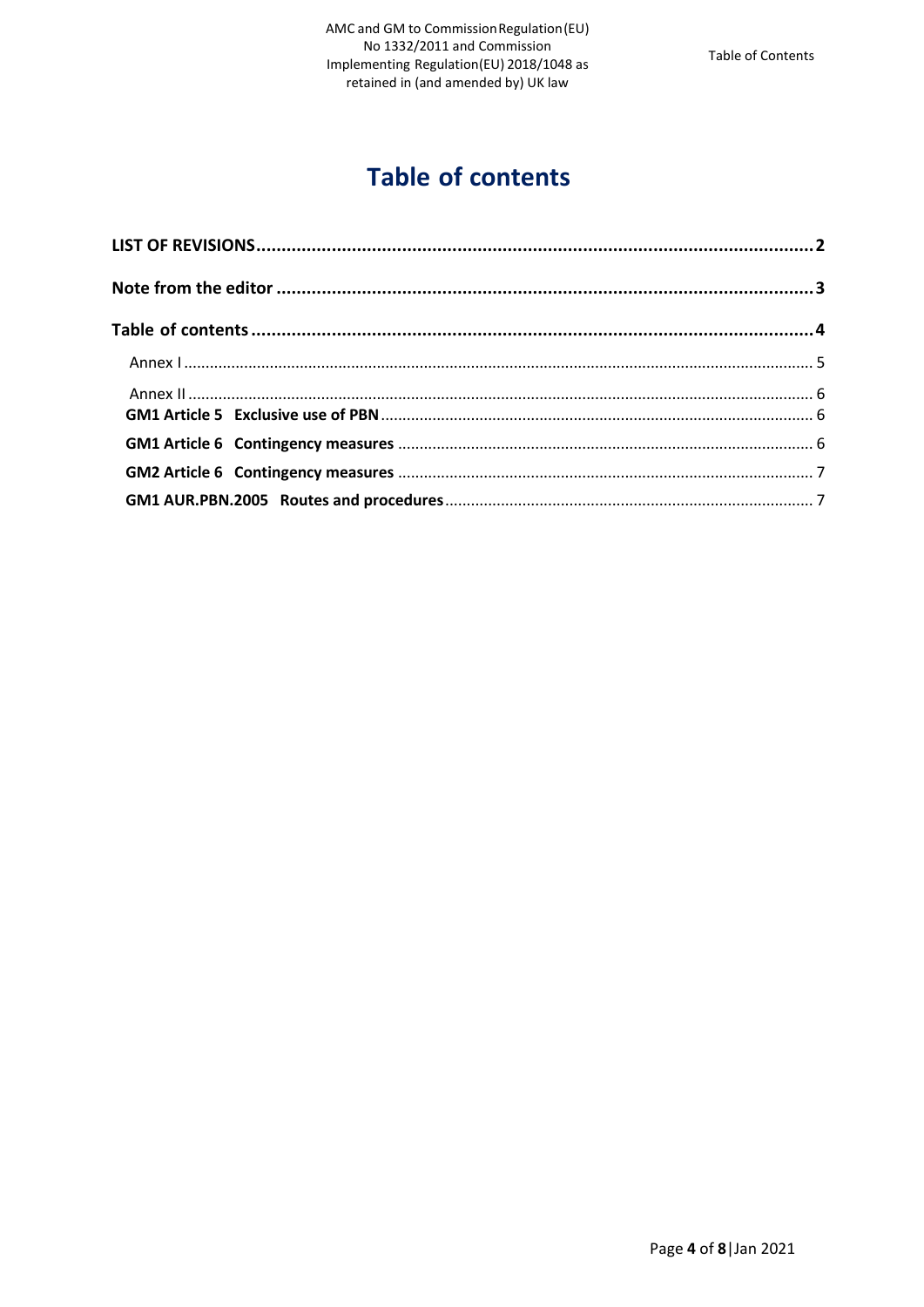### Annex I

#### <span id="page-4-0"></span>**Acceptable Means of Compliance and Guidance Material to Commission Regulation (EU) No 1332/2011**

### **AMC1 AUR.ACAS.1010 ACAS II Training**

The ACAS II operational procedures and training programmes established by the operator should take into account the procedures contained in:

- (a) ICAO PANS-OPS, Volume I<sup>1</sup> Flight Procedures, Attachment A (ACAS Training Guidelines for Pilots) and Attachment B (ACAS High Vertical Rate Encounters) to Part III, Section 3, Chapter 3; and
- (b) ICAO PANS-ATM<sup>2</sup> Chapters 12 and 15, in regard to ACAS phraseology and applicable procedures.

<sup>&</sup>lt;sup>1</sup> ICAO Doc 8168 - PANS-OPS (Procedures for Air Navigation Services-Aircraft Operations), Volume I - Flight Procedures - Sixth edition amendment 9.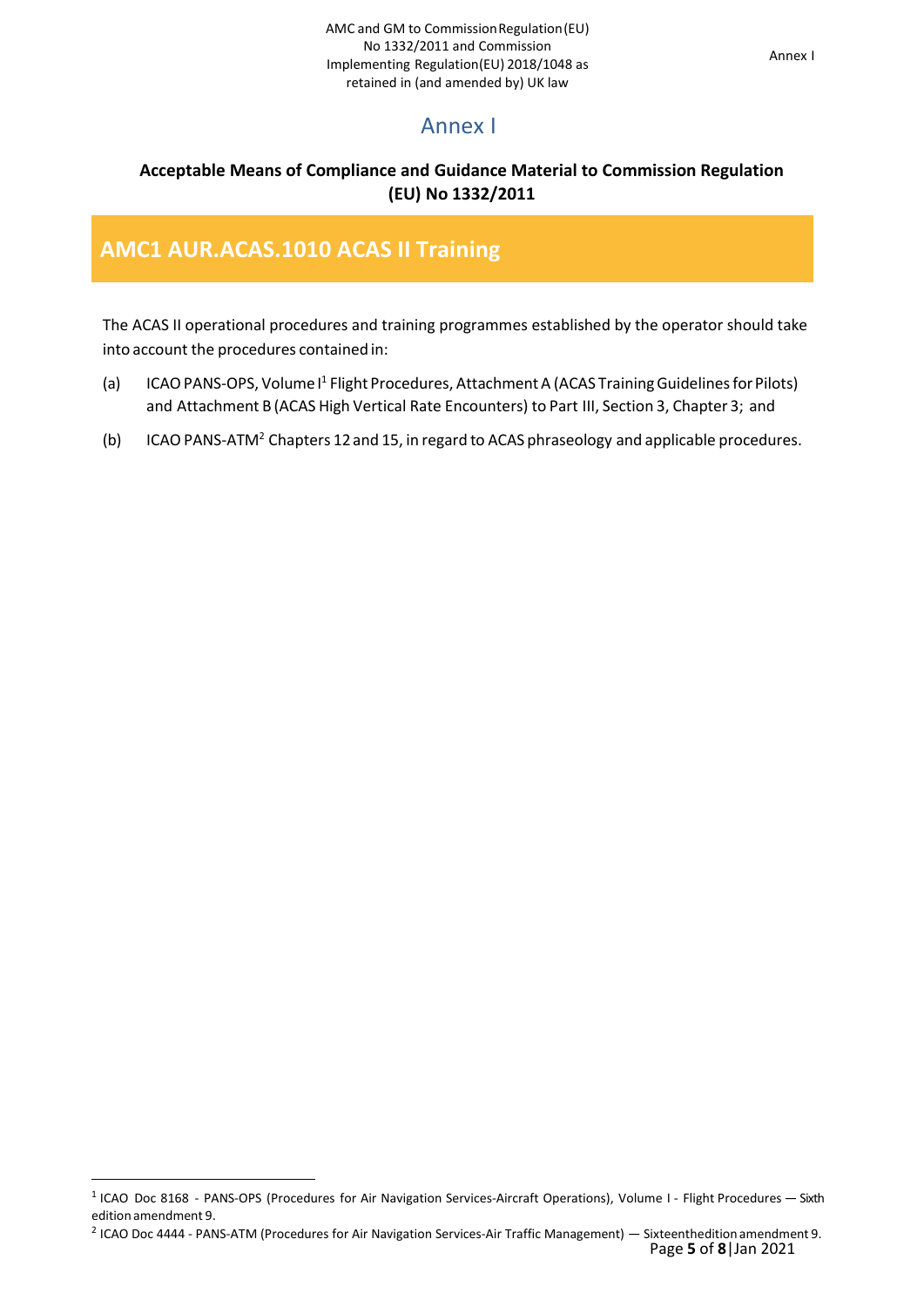## Annex II

#### <span id="page-5-0"></span>**Guidance Material to Commission Implementing Regulation (EU) 2018/1048**

#### <span id="page-5-1"></span>**GM1 Article 5 Exclusive use of PBN**

One of the benefits of PBN is that it allows to decommission more costly or less performing equipment. As PBN allows vertical guidance through RNP APCH procedures down to LNAV/VNAV or LPV minima, this applies, in particular, to a number of the remaining NDB and VOR facilities used for approach, which could be decommissioned by 6 June 2030 as per Article 7(2)(a). However, the implementation of PBN approaches does not currently permit the replacement of landing systems where minima below 200 ft are required, such as those enabled by CAT II or CAT III operations. Therefore, it is expected that CAT II and CAT III landing systems, primarily predicated on ILS, will remain i n service unaffected by this Regulation.

Article 5 precludes the use of instrument approach procedures, other than those predicated on PBN, as per AUR.PBN.2005. Asregards CAT I approaches predicated on ILS and MLS, they may in many cases be replaced by SBAS approaches that can be operated down to CAT I precision approach minima. There could be locations at which SBAS approaches cannot offer CAT I minima, so existing instrument approach procedures based on ILS, GLS or MLS may be retained.

Additionally, it should be noted that when designing the contingency measures foreseen under Article 6, providers of ATM/ANS may decide to retain also a network of CAT I landing systems using, for instance, ILS as a backup. As regards this contingency infrastructure, more information is provided in GM1 Article 6.

#### <span id="page-5-2"></span>**GM1 Article 6 Contingency measures**

#### EVALUATION OF THE CONTINGENCY INFRASTRUCTURE

As part of the contingency navigation environment, a minimum network of ground-based NAVAIDs should be retained forthe purpose of providing alternativemeans of navigation to the PBN operations stipulated in AUR.PBN.2005. These remaining ground-based NAVAIDs, e.g. VOR, DME, ILS, MLS, may enable conventional navigation or, alternatively, support less performing PBN applications. The performance necessary during a contingency depends on the evaluation performed by the providers of ATM/ANS. In this regard, it is advisable that this infrastructure should be commensurate with the impact of PBN-related failure modes (e.g. as a consequence of local or wide-area GNSS outages), to ensure safety and an appropriate level of service based on local conditions.

In addition, it is recommended that the surveillance and communication systems be evaluated with regard to their exposure to GNSS and other failure modes and the ability to support the contingency measures, e.g. provision of ATS vectoring. When taking such measures, it should be borne in mind that the ADS-B reported position also depends on the position determined by GNSS, so ATS surveillance services, like vectoring, may need to draw upon other means of surveillance, whereby aircraft position is not determined on board, e.g. secondary surveillance radar (SSR).

<sup>4</sup> 'Procedural control' means air traffic control service provided by using information derived from sources other than an ATS surveillance system.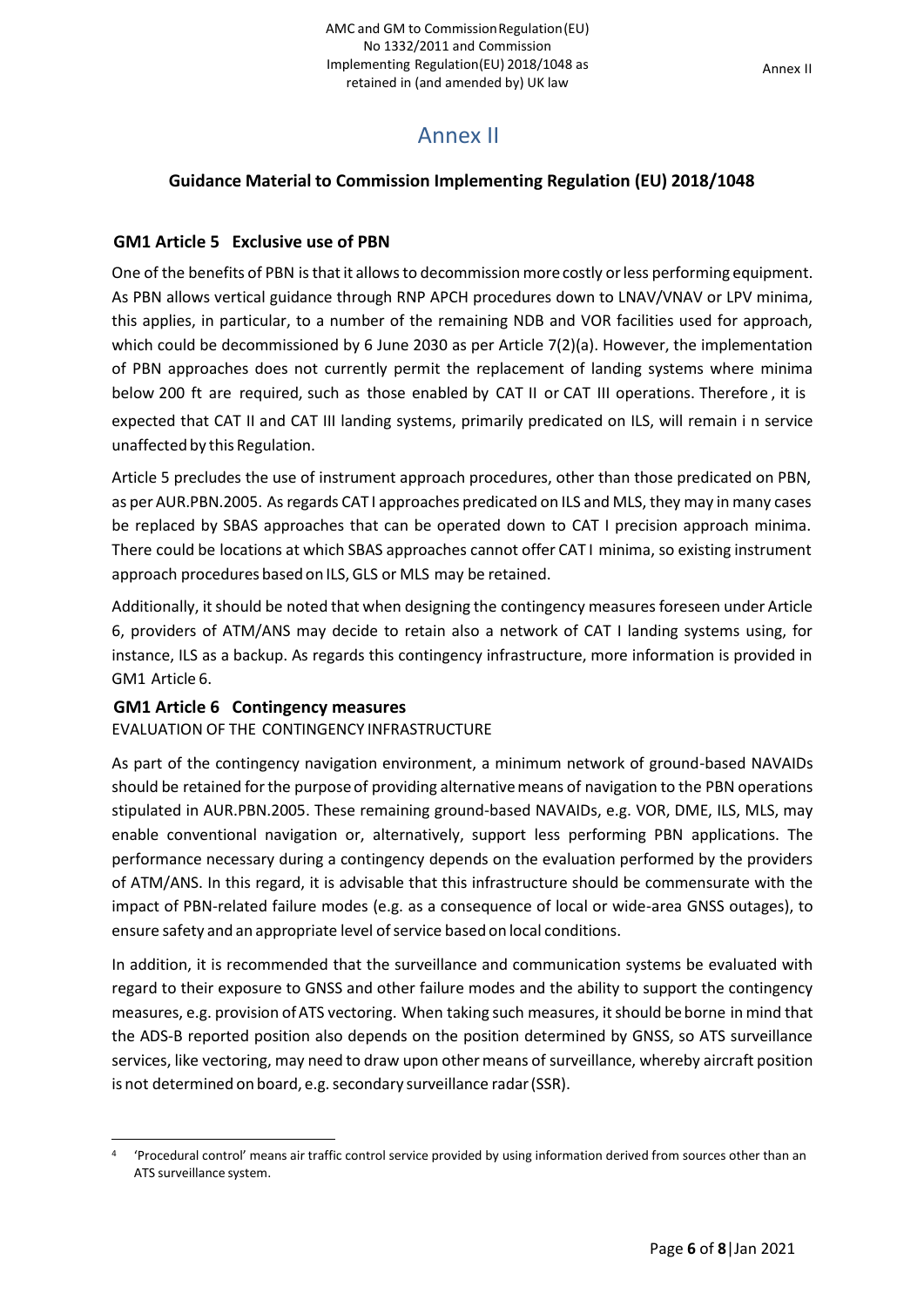As regards the evaluation of safety during contingency modes, Commission Implementing Regulation (EU) 2017/373 requires that providers of ATM/ANS carry out and document the necessary safety (support) assessment(s) to cover the scope of the change, including the supporting communication and surveillance functions under failure conditions, as per ATS.OR.205 and ATM/ANS.OR.C.005.

In the event of PBN-related failure modes, providers' contingency measures may include notification to the Network Manager of the application of the appropriate contingency measures in order to minimise a potential reduction in capacity at network level.

#### <span id="page-6-0"></span>**GM2 Article 6 Contingency measures**

#### GNSS FAILURES

As the envisioned PBN operations are primarily predicated on GNSS, and although the robustness of GNSS is expected to be improved through the use of multi-frequency and multi-constellation technologies, a contingency mode based on purely non-GNSS technologies would be considered desirable. This could be achieved, for instance, through the provision of ILS CAT I precision approaches at certain aerodromes and a network made up of DME and VOR to ensure aminimum coverage within terminal and en route airspace.

In those instances where aircraft are unable to have recourse to a reversionary NAVAID infrastructure, ATS providers should consider other measures to ensure safe operations. Other contingency measures could include provision of tactical vectors using the available ATS surveillance information and the notification of traffic restrictions, including to the Network Manager, when necessary.

#### <span id="page-6-1"></span>**GM1 AUR.PBN.2005 Routes and procedures**

Instrument approach procedures and designated ATS routes (e.g. SIDs/STARs) predicated on PBN require the use of an available NAVAID infrastructure (space- and/or ground-based) capable of supporting the performance requirements of the navigation specification.

The PBN routes and approach proceduresshould primarily conform to the following:

- (a) ICAOAnnex 4, 'Aeronautical Charts', 2009, 11th Edition, Amendment 59;
- (b) ICAO Annex 11, 'Air Traffic Services', 2016, 14th Edition, Amendment 50-A;
- (c) ICAO Document 8168 OPS/611 'Procedures for Air Navigation Services: Aircraft Operations' (PANS-OPS), Volume II, 2014, 6th Edition, Amendment 7;
- (d) ICAO Document 4444 ATM/501, 'Procedures for Air Navigation Services: Air Traffic Management' (PANS-ATM), 2007, 16th Edition, Amendment 7-A;
- (e) ICAO Document 9905 AN/471 'Required Navigation Performance Authorization Required (RNP AR) Procedure Design Manual, 2016, 2nd Edition; and
- (f) ICAO Annex 10, Volume I, 'Radio Navigation Aids', as specified in Annex VIII to Commission Implementing Regulation (EU) 2017/373.

In addition to the above references, furtherinformation related to the design and implementationcan be found in the following manuals:

- (a) ICAO Document 9613 AN/937, 'Performance-based Navigation (PBN) Manual', 2013, 4th Edition;
- (b) ICAODocument 9992 AN/494, 'Manual on the Use of PBN in Airspace Design',2013, 1st Edition;